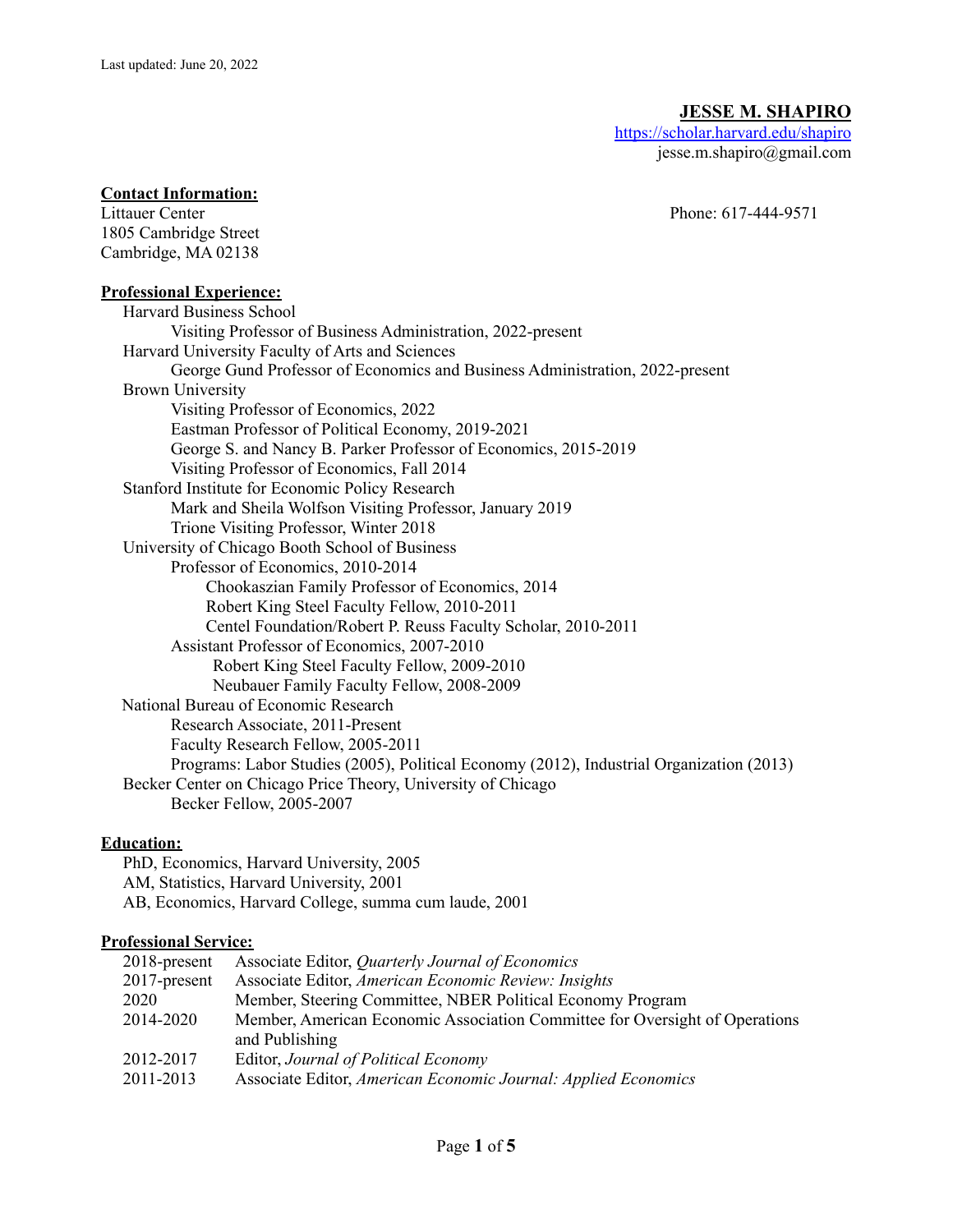#### **Peer-reviewed Articles:**

- "Bounds on a Slope from Size Restrictions on Economic Shocks" (with Marco Stenborg Petterson and David Seim). *American Economic Journal: Microeconomics*, conditionally accepted.
- "A Taste of Their Own Medicine: Guideline Adherence and Access to Expertise" (with Amy Finkelstein, Petra Persson, and Maria Polyakova). *American Economic Review: Insights*, forthcoming.
- "Labor Market Returns and the Evolution of Cognitive Skills: Theory and Evidence" (with Santiago Hermo, Miika Päällysaho, and David Seim). *Quarterly Journal of Economics*, forthcoming.
- "Cross-Country Trends in Affective Polarization" (with Levi Boxell and Matthew Gentzkow). *Review of Economics and Statistics*, forthcoming.
- "A Model of Scientific Communication" (with Isaiah Andrews). *Econometrica* 89(5): 2117-2142, September 2021.
- "The Effect of SNAP on the Composition of Purchased Foods" (with Justine Hastings and Ryan Kessler). *American Economic Journal: Economic Policy* 13(3): 277-315, August 2021.
- "On the Informativeness of Descriptive Statistics for Structural Estimates" (with Isaiah Andrews and Matthew Gentzkow). *Econometrica* 88(6): 2231-2258, November 2020. Gentzkow's invited Fisher-Schultz Lecture, published with comments and rejoinder.
- "Pre-event Trends in the Panel Event-study Design" (with Simon Freyaldenhoven and Christian Hansen). *American Economic Review* 109(9): 3307-38, September 2019.
- "Measuring Group Differences in High-Dimensional Choices: Method and Application to Congressional Speech" (with Matthew Gentzkow and Matt Taddy). *Econometrica* 87(4): 1307-1340, July 2019.
- "How Are SNAP Benefits Spent? Evidence from a Retail Panel" (with Justine Hastings). *American Economic Review* 108(12): 3493-3540, December 2018. Lead article.
- "A Note on Internet Use and the 2016 U.S. Presidential Election Outcome" (with Levi Boxell and Matthew Gentzkow). *PLoS ONE* 13(7): e0199571, July 2018.
- "Measuring the Sensitivity of Parameter Estimates to Estimation Moments" (with Isaiah Andrews and Matthew Gentzkow). *Quarterly Journal of Economics* 132(4): 1553-1592, November 2017. Lead article.
- "Greater Internet Use is not Associated with Faster Growth in Political Polarization among US Demographic Groups" (with Levi Boxell and Matthew Gentzkow). *Proceedings of the National Academy of Sciences* 114(40): 10612-10617, October 2017.
- "Special Interests and the Media: Theory and an Application to Climate Change." *Journal of Public Economics* 144: 91-108, December 2016.
- "Do Pharmacists Buy Bayer? Informed Shoppers and the Brand Premium" (with Bart Bronnenberg, Jean-Pierre Dubé, and Matthew Gentzkow). *Quarterly Journal of Economics* 130(4): 1669-1726, November 2015.
- "Do Newspapers Serve the State? Incumbent Party Influence on the U.S. Press, 1869-1928" (with Matthew Gentzkow, Nathan Petek and Michael Sinkinson). *Journal of the European Economic Association* 13(1): 29-61, February 2015.
- "Competition and Ideological Diversity: Historical Evidence from U.S. Newspapers" (with Matthew Gentzkow and Michael Sinkinson). *American Economic Review* 104(10): 3073-3114, October 2014.
- "Who Is 'Behavioral'? Cognitive Ability and Anomalous Preferences" (with Daniel J. Benjamin and Sebastian A. Brown). *Journal of the European Economic Association* 11(6): 1231-1255, December 2013. Lead article.
- "Fungibility and Consumer Choice: Evidence from Commodity Price Shocks" (with Justine Hastings). *Quarterly Journal of Economics* 128(4): 1449-1498, November 2013. Lead article.
- "The Effect of Newspaper Entry and Exit on Electoral Politics" (with Matthew Gentzkow and Michael Sinkinson). *American Economic Review* 101(7): 2980-3018, December 2011.
- "Ideological Segregation Online and Offline" (with Matthew Gentzkow). *Quarterly Journal of Economics* 126(4): 1799-1839, November 2011.
- "Can Higher Prices Stimulate Product Use? Evidence from a Field Experiment in Zambia" (with Nava Ashraf and James Berry). *American Economic Review* 100(5): 2383-2413, December 2010.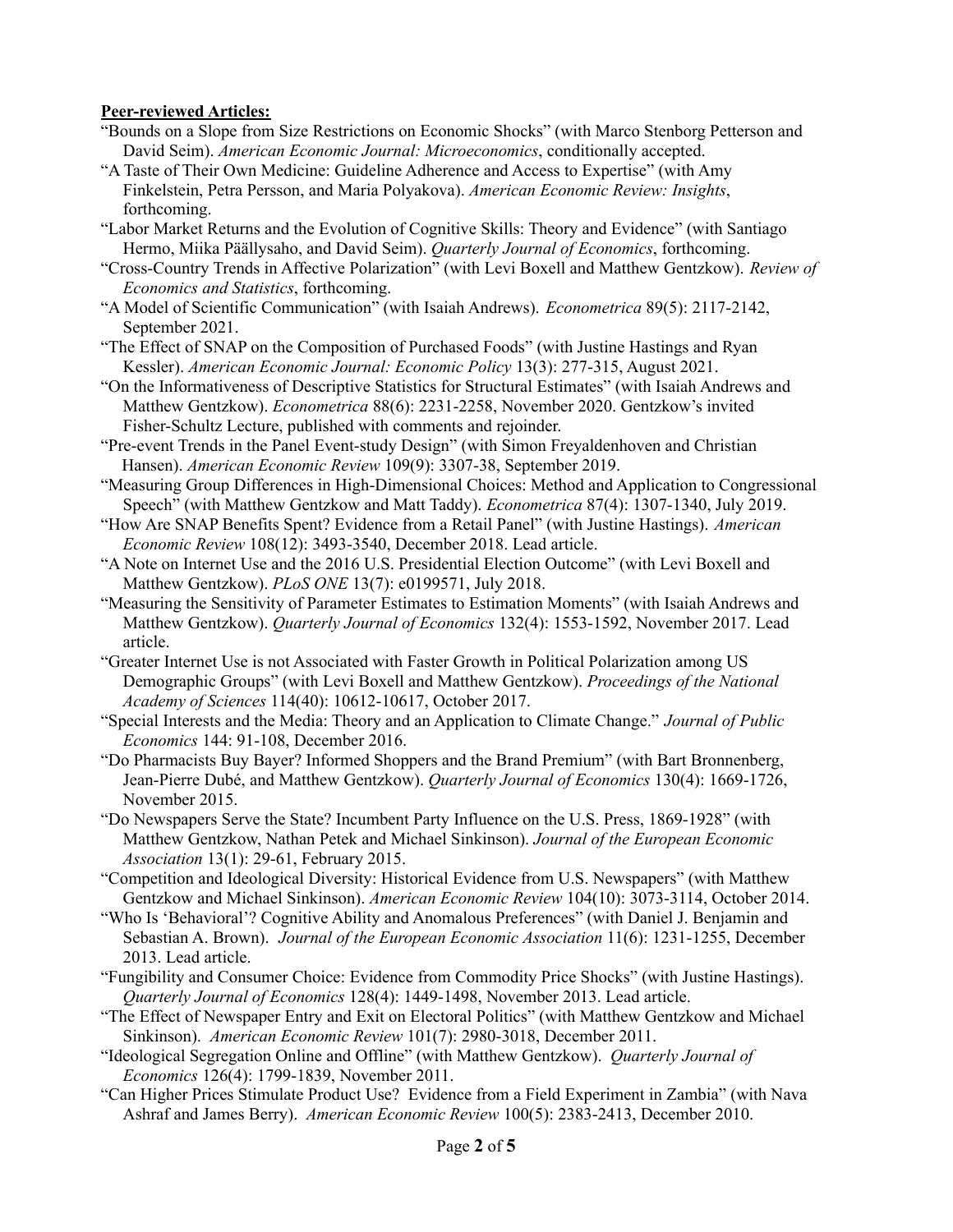#### **Peer-reviewed Articles (continued):**

- "What Drives Media Slant? Evidence from U.S. Daily Newspapers" (with Matthew Gentzkow). *Econometrica* 78(1): 35-71, January 2010. Winner, 2007 Robert H. Durr Award (Midwest Political Science Association).
- "Thin-Slice Forecasts of Gubernatorial Elections" (with Daniel J. Benjamin). *Review of Economics and Statistics* 91(3): 523-536, August 2009.
- "Preschool Television Viewing and Adolescent Test Scores: Historical Evidence from the Coleman Study" (with Matthew Gentzkow). *Quarterly Journal of Economics* 123(1): 279-323, February 2008.
- "Do Harsher Prison Conditions Reduce Recidivism? A Discontinuity-based Approach" (with M. Keith Chen). *American Law and Economics Review* 9(1): 1-29, Spring 2007. Winner, *American Law and Economics Review* Distinguished Article Prize of 2008.
- "Smart Cities: Quality of Life, Productivity, and the Growth Effects of Human Capital." Review of Economics and Statistics 88(2): 324-335, May 2006.
- "Media Bias and Reputation" (with Matthew Gentzkow). Journal of Political Economy 114(2): 280-316, April 2006.
- "Strategic Extremism: Why Republicans and Democrats Divide on Religious Values" (with Edward L. Glaeser and Giacomo A. M. Ponzetto). Quarterly Journal of Economics 120(4): 1283-1330, November 2005.
- "Is There a Daily Discount Rate? Evidence from the Food Stamp Nutrition Cycle." Journal of Public Economics 89(2-3): 303-325, February 2005.
- "Urban Growth in the 1990s: Is City Living Back?" (with Edward L. Glaeser). Journal of Regional Science 43 (1): 139-165, February 2003.
- "Cities and Warfare: The Impact of Terrorism on Urban Form" (with Edward L. Glaeser). Journal of Urban Economics 51(2): 205-224, March 2002.

# **Other Publications:**

- "A Linear Panel Model with Heterogeneous Coefficients and Variation in Exposure" (with Liyang Sun). *Journal of Economic Perspectives*, forthcoming.
- "Visualization, Identification, and Estimation in the Panel Event-Study Design" (with Simon Freyaldenhoven, Christian Hansen, and Jorge Pérez Pérez). *Advances in Economics and Econometrics: Twelfth World Congress*, forthcoming.
- "Isaiah Andrews, 2021 John Bates Clark Medalist" (with Anna Mikusheva). *Journal of Economic Perspectives* 36(1): 177-190, Winter 2022.
- "Transparency in Structural Research" (with Isaiah Andrews and Matthew Gentzkow). *Journal of Business and Economic Statistics* 38(4): 711-722, October 2020. Invited discussion paper, published with comments and rejoinder.
- "Analyzing Polarization in Social Media: Method and Application to Tweets on 21 Mass Shootings" (with Dorottya Demszky, Nikhil Garg, Rob Voigt, James Zou, Matthew Gentzkow, and Dan Jurafsky). 17th Annual Conference of the North American Chapter of the Association for Computational Linguistics (NAACL), June 2019.
- "Is Big Data a Big Deal for Applied Microeconomics?" In *Advances in Economics and Econometrics: Eleventh World Congress*, edited by Bo Honoré, Ariel Pakes, Monika Piazzesi, and Larry Samuelson. Cambridge: Cambridge University Press, 2017.
- "Media Bias in the Marketplace: Theory" (with Matthew Gentzkow and Daniel F. Stone). In *Handbook of Media Economics*, edited by Simon Anderson, David Strömberg, and Joel Waldfogel. Amsterdam: Elsevier, 2016.
- "Ideology and Online News" (with Matthew Gentzkow). In *Economic Analysis of the Digital Economy (NBER Conference Report),* edited by Shane Greenstein, Avi Goldfarb, and Catherine Tucker. Chicago, IL: University of Chicago Press, 2015.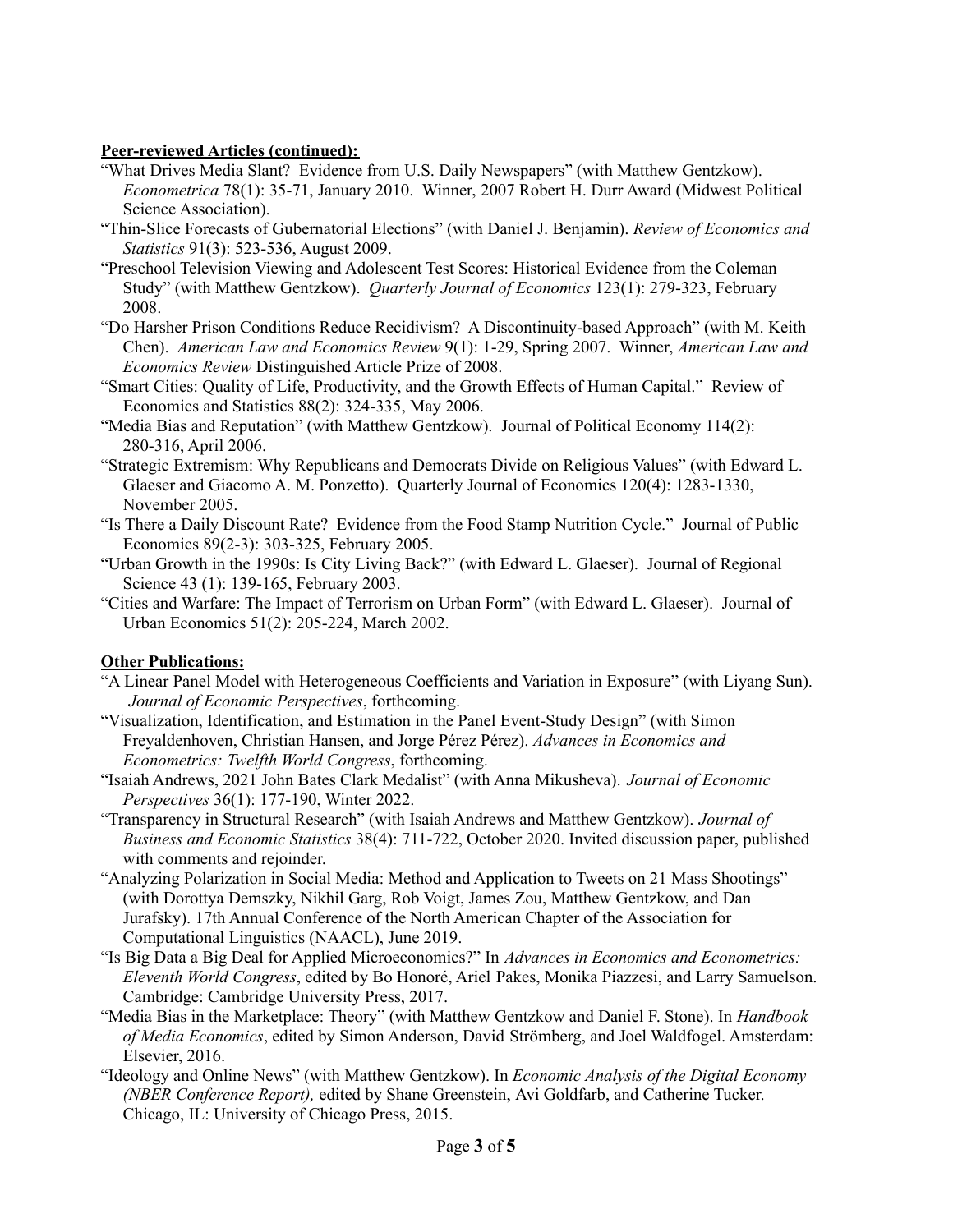#### **Other Publications (continued):**

- "Competition and Truth in the Market for News" (with Matthew Gentzkow). *Journal of Economic Perspectives* 22(2): 133-154, Spring 2008.
- "Market Forces and News Media in Muslim Countries" (with Matthew Gentzkow). In *Information and Public Choice: From Media Markets to Policy Making*, edited by Roumeen Islam. Washington, DC: World Bank, 2008.
- "Media, Education and Anti-Americanism in the Muslim World" (with Matthew Gentzkow). *Journal of Economic Perspectives* 18(3): 117-133, Summer 2004.
- "Why Have Americans Become More Obese?" (with David M. Cutler and Edward L. Glaeser). *Journal of Economic Perspectives* 17(3): 93-118, Summer 2003.
- "The Benefits of the Home Mortgage Interest Deduction" (with Edward L. Glaeser). *Tax Policy and the Economy* 17: 37-82, January 2003.
- "City Growth: Which Places Grew and Why" (with Edward L. Glaeser). In *Redefining Urban and Suburban America: Evidence from Census 2000, Volume 1*, edited by Bruce Katz and Robert E. Lang. Washington, DC: Brookings Institution Press.

#### **Working Papers:**

"Measuring the Tolerance of the State: Theory and Application to Protest" (with Veli M. Andirin, Yusuf Neggers, and Mehdi Shadmehr). *NBER Working Paper* 30167, June 2022.

#### **Grants:**

| 2020-2023 | National Science Foundation Grant SES-1949047 (with Isaiah Andrews and in        |
|-----------|----------------------------------------------------------------------------------|
|           | collaboration with Matthew Gentzkow)                                             |
| 2017-2020 | National Science Foundation Grant SES-1658037 (with Justine Hastings)            |
| 2016-2018 | Robert Wood Johnson Foundation Policies for Action Grant (with Justine Hastings) |
| 2016-2017 | Russell Sage Foundation Grant 83-17-13 (with Justine Hastings)                   |
| 2015-2016 | Russell Sage Foundation Grant 98-15-09 (with Justine Hastings)                   |
| 2013-2016 | National Science Foundation Grant SES-1260411 (with Matthew Gentzkow)            |
| 2009-2012 | National Science Foundation Grant SES-0922342 (with Matthew Gentzkow)            |
| 2006-2009 | National Science Foundation Grant SES-0617658 (with Matthew Gentzkow)            |

# **Honors, Scholarships, and Fellowships:**

| 2021      | MacArthur Fellowship                                                            |
|-----------|---------------------------------------------------------------------------------|
| 2017      | Fellow, Econometric Society                                                     |
| 2016      | Brown University Presidential Faculty Award                                     |
| 2011-2012 | Alfred P. Sloan Research Fellow                                                 |
| 2001-2005 | Institute for Humane Studies, Humane Studies Fellowship                         |
| 2004-2005 | Center for Basic Research in the Social Sciences, Dissertation Completion Grant |
| 2004-2005 | <b>Chiles Foundation Fellowship</b>                                             |
| 2001-2004 | National Science Foundation, Graduate Research Fellowship                       |
|           |                                                                                 |

#### **Other Positions and Affiliations:**

| 2017 | Microsoft Research, Business Guest |
|------|------------------------------------|
|------|------------------------------------|

2015-2016 Microsoft Research, Consulting Researcher

# **Selected Invited Talks:**

- 2021 Seymour E. and Ruth B. Harris Lecture, Harvard University
- 2020 Eitan Berglas Lecture, Tel Aviv University (remote)
- 2015 Malim Harding Visitor, University of Toronto
- 2015 Invited Speaker, Eleventh World Congress of the Econometric Society
- 2012 Eighth Peter B. Pashigian Memorial Lecture, University of Chicago